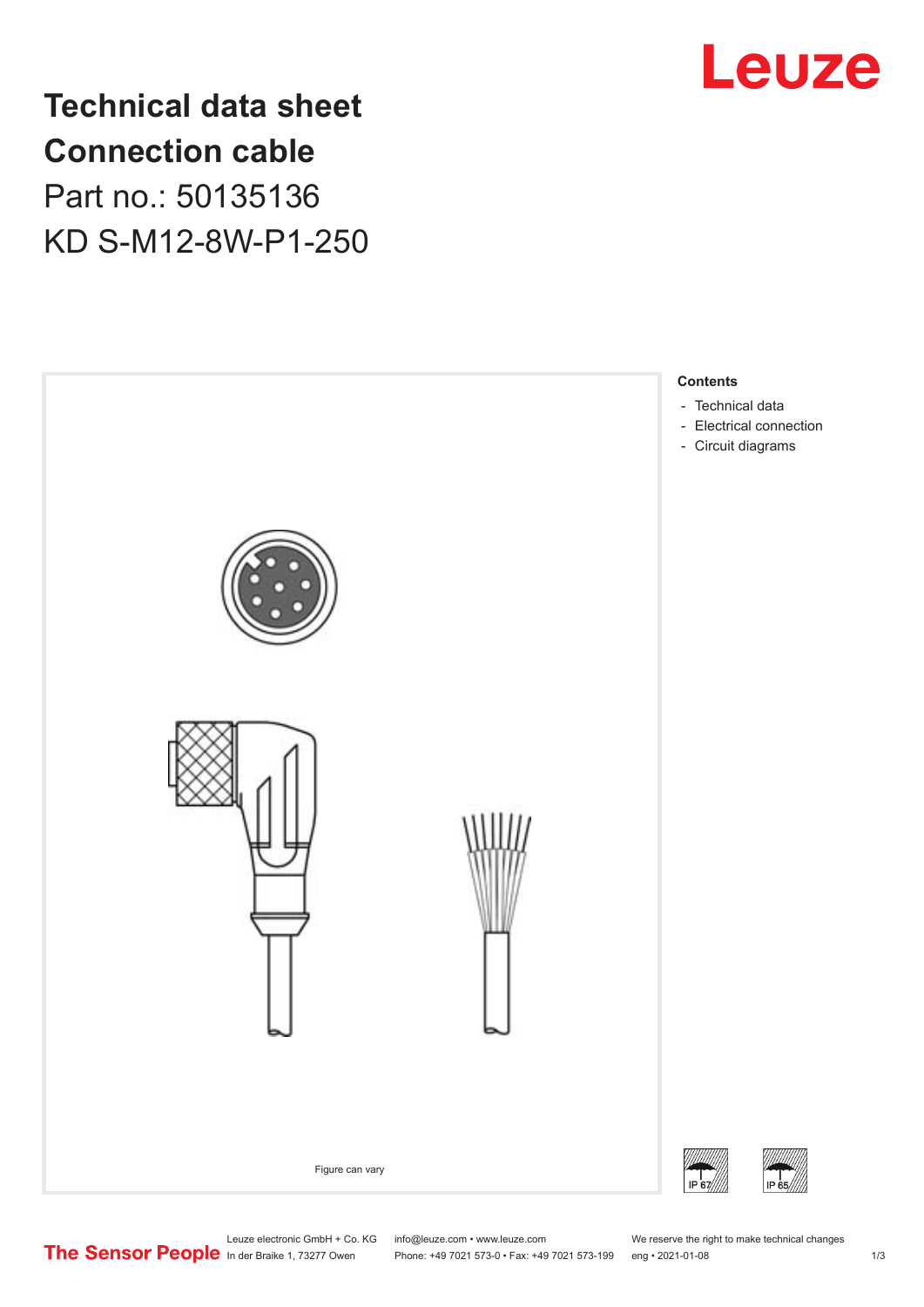## <span id="page-1-0"></span>**Technical data**

### **Electrical data**

**Performance data Operating voltage** 30 V AC/DC

#### **Connection**

| <b>Connection 1</b>                          |                                                                                                                                                                                                                                |
|----------------------------------------------|--------------------------------------------------------------------------------------------------------------------------------------------------------------------------------------------------------------------------------|
| <b>Type of connection</b>                    | Connector                                                                                                                                                                                                                      |
| <b>Thread size</b>                           | M <sub>12</sub>                                                                                                                                                                                                                |
| <b>Type</b>                                  | Female                                                                                                                                                                                                                         |
| Handle body material                         | <b>PUR</b>                                                                                                                                                                                                                     |
| No. of pins                                  | 8-pin                                                                                                                                                                                                                          |
| Encoding                                     | A-coded                                                                                                                                                                                                                        |
| Version                                      | Angled                                                                                                                                                                                                                         |
| Lock                                         | Screw fitting, nickel-plated diecast zinc,<br>recommended torque 0.6 Nm, self-<br>locking                                                                                                                                      |
| <b>Connection 2</b>                          |                                                                                                                                                                                                                                |
| <b>Type of connection</b>                    | Open end                                                                                                                                                                                                                       |
|                                              |                                                                                                                                                                                                                                |
| <b>Cable properties</b>                      |                                                                                                                                                                                                                                |
| <b>Number of conductors</b>                  | 8 Piece(s)<br>$0.25$ mm <sup>2</sup>                                                                                                                                                                                           |
| Wire cross section                           |                                                                                                                                                                                                                                |
| <b>AWG</b>                                   | 24                                                                                                                                                                                                                             |
| Sheathing color                              | <b>Black</b>                                                                                                                                                                                                                   |
| <b>Shielded</b>                              | Yes                                                                                                                                                                                                                            |
| Silicone-free                                | Yes                                                                                                                                                                                                                            |
| Cable design                                 | Connection cable (open on one end)<br>6.6 mm                                                                                                                                                                                   |
| Cable diameter (external)                    |                                                                                                                                                                                                                                |
| Cable length                                 | 25,000 mm<br><b>PUR</b>                                                                                                                                                                                                        |
| <b>Sheathing material</b><br>Wire insulation | PP                                                                                                                                                                                                                             |
| <b>Traverse rate</b>                         | Max. 3.3 m/s with horiz. traverse path of                                                                                                                                                                                      |
|                                              | 5m and and max, acceleration of 5m/s <sup>2</sup>                                                                                                                                                                              |
| Suitability for drag chains                  | Yes                                                                                                                                                                                                                            |
| Properties of the outer sheathing            | Free of CFC, cadmium, silicone, halogen<br>and lead, matt, low-adhesion, abrasion-<br>resistant, easily machine-processable                                                                                                    |
| Resistance of the outer sheathing            | Hydrolysis and microbe resistant, good<br>oil, gasoline and chemical resistance in<br>accordance with VDE 0472 part 803 test<br>B, flame retardant in accordance with UL<br>1581 VW1 / CSA FT1 / IEC 60332-1,<br>IEC 60332-2-2 |
| <b>Torsion suitability</b>                   | $\pm 30^\circ$ / m (max. 2 mio. cycles with 35<br>cycles / min)                                                                                                                                                                |

#### **Mechanical data**

| <b>Width across flats</b>                                        | $13 \text{ mm}$          |
|------------------------------------------------------------------|--------------------------|
| <b>Bending cycles</b>                                            | 2,000,000 Piece(s)       |
| Bending radius, flexible laying, min.                            | Min. 10 x cable diameter |
| Bending radius, stationary laying, min. Min. 10 x cable diameter |                          |
| <b>Environmental data</b>                                        |                          |
| Ambient temperature, operation,<br>flexible use                  | $-2080 °C$               |
| Ambient temperature, operation,<br>stationary use                | $-4080 °C$               |
| <b>Certifications</b>                                            |                          |
| Degree of protection                                             | IP 65                    |
|                                                                  | IP 67                    |
| <b>Classification</b>                                            |                          |
| <b>Customs tariff number</b>                                     | 85444290                 |
| eCl@ss 5.1.4                                                     | 27279201                 |
| eCl@ss 8.0                                                       | 27279218                 |
| eCl@ss 9.0                                                       | 27060311                 |
| eCl@ss 10.0                                                      | 27060311                 |
| eCl@ss 11.0                                                      | 27060311                 |
| <b>ETIM 5.0</b>                                                  | EC001855                 |
| <b>ETIM 6.0</b>                                                  | EC001855                 |
| <b>ETIM 7.0</b>                                                  | EC001855                 |

**Leuze** 

# **Electrical connection**

## **Connection 1**

| Type of connection   | Connector                                                                             |
|----------------------|---------------------------------------------------------------------------------------|
| <b>Thread size</b>   | M <sub>12</sub>                                                                       |
| Type                 | Female                                                                                |
| Handle body material | <b>PUR</b>                                                                            |
| No. of pins          | 8-pin                                                                                 |
| Encoding             | A-coded                                                                               |
| Version              | Angled                                                                                |
| Lock                 | Screw fitting, nickel-plated diecast zinc, recommended<br>torque 0.6 Nm, self-locking |